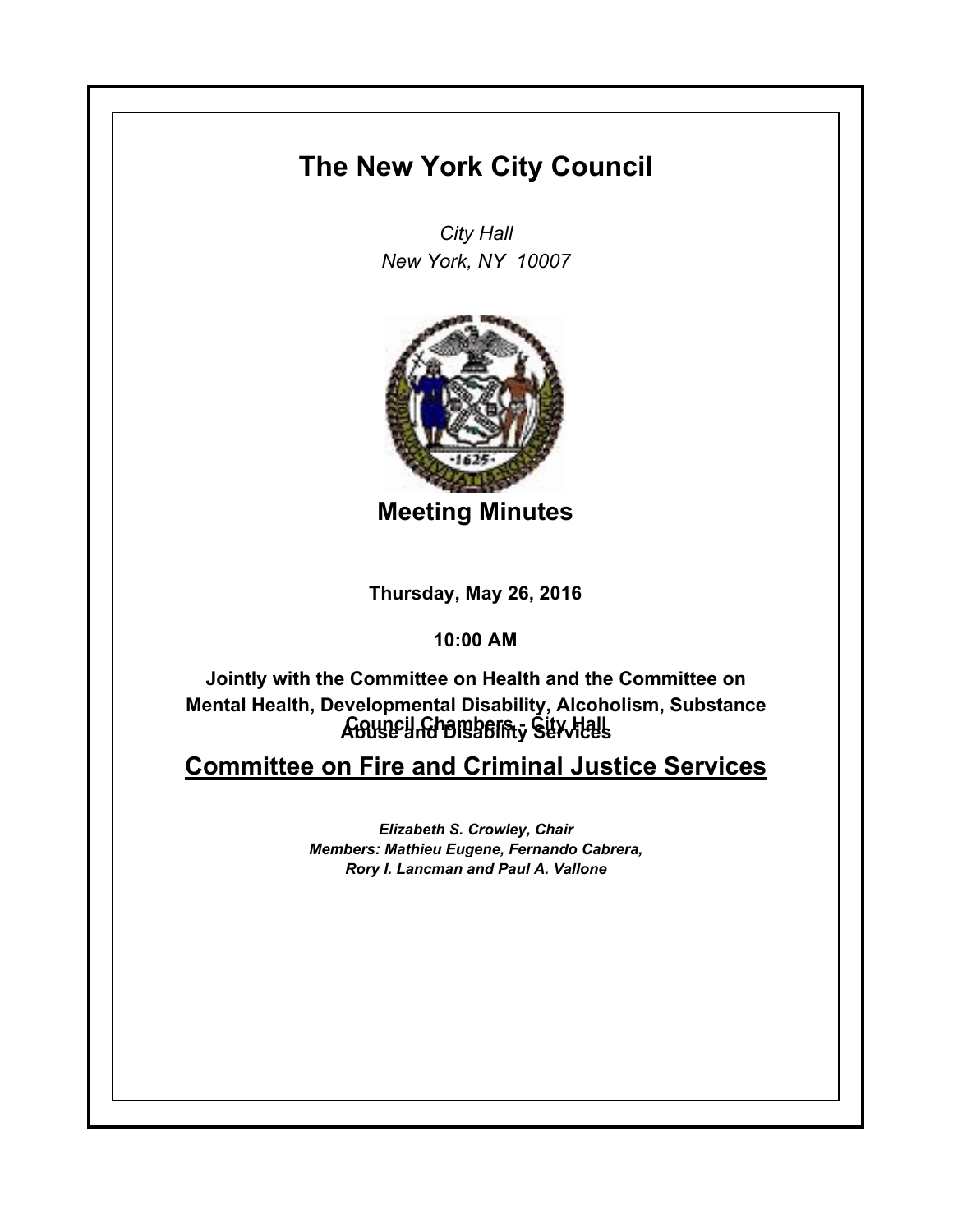| <b>Present:</b> Crowley, Eugene, Cabrera, Lancman and Vallone<br>Other Council Members Attending: Mendez, Borelli, Cohen, Koo, Grodenchik, Johnson,<br>Dromm, Cornegy and Vacca<br>T2016-4494<br><b>Oversight - Evaluating Recent Changes in Healthcare in City</b><br><b>Correctional Facilities.</b><br><b>Attachments:</b> Committee Report, Hearing Testimony, Hearing Transcript<br>This Oversight was Hearing Held by Committee<br><b>Attachments:</b> Committee Report, Hearing Testimony, Hearing Transcript<br>This Oversight was Filed, by Committee<br>Int 0852-2015<br>A Local Law to amend the administrative code of the city of New<br>York, in relation to mandating that correction officers escort<br>inmates to medical visits in a timely fashion.<br>Attachments: Summary of Int. No. 852, Int. No. 852 - 7/23/16, Proposed Int. No. 852-A -<br>5/13/16, Committee Report 5/26/16, Hearing Testimony 5/26/16, Hearing<br>Transcript 5/16/16<br>Proposed Int. No. 852-A<br>This Introduction was Hearing Held by Committee<br>Attachments: Summary of Int. No. 852, Int. No. 852 - 7/23/16, Proposed Int. No. 852-A -<br>5/13/16, Committee Report 5/26/16, Hearing Testimony 5/26/16, Hearing<br>Transcript 5/16/16<br>This Introduction was Amendment Proposed by Comm<br>Attachments: Summary of Int. No. 852, Int. No. 852 - 7/23/16, Proposed Int. No. 852-A -<br>5/13/16, Committee Report 5/26/16, Hearing Testimony 5/26/16, Hearing<br>Transcript 5/16/16<br>This Introduction was Laid Over by Committee<br>Int 1013-2015<br>A Local Law to amend the administrative code of the city of New<br>York, in relation to discharge planning for inmates in city<br>correctional facilities, and to repeal section 3 of local law number<br>54 for the year 2004.<br>Attachments: Summary of Int. No. 1013, December 7, 2015 - Stated Meeting Agenda<br>with Links to Files, Committee Report 5/26/16, Hearing Testimony 5/26/16, | Roll Call |                            |
|------------------------------------------------------------------------------------------------------------------------------------------------------------------------------------------------------------------------------------------------------------------------------------------------------------------------------------------------------------------------------------------------------------------------------------------------------------------------------------------------------------------------------------------------------------------------------------------------------------------------------------------------------------------------------------------------------------------------------------------------------------------------------------------------------------------------------------------------------------------------------------------------------------------------------------------------------------------------------------------------------------------------------------------------------------------------------------------------------------------------------------------------------------------------------------------------------------------------------------------------------------------------------------------------------------------------------------------------------------------------------------------------------------------------------------------------------------------------------------------------------------------------------------------------------------------------------------------------------------------------------------------------------------------------------------------------------------------------------------------------------------------------------------------------------------------------------------------------------------------------------------------------------------------------------------------------------------|-----------|----------------------------|
|                                                                                                                                                                                                                                                                                                                                                                                                                                                                                                                                                                                                                                                                                                                                                                                                                                                                                                                                                                                                                                                                                                                                                                                                                                                                                                                                                                                                                                                                                                                                                                                                                                                                                                                                                                                                                                                                                                                                                            |           |                            |
|                                                                                                                                                                                                                                                                                                                                                                                                                                                                                                                                                                                                                                                                                                                                                                                                                                                                                                                                                                                                                                                                                                                                                                                                                                                                                                                                                                                                                                                                                                                                                                                                                                                                                                                                                                                                                                                                                                                                                            |           |                            |
|                                                                                                                                                                                                                                                                                                                                                                                                                                                                                                                                                                                                                                                                                                                                                                                                                                                                                                                                                                                                                                                                                                                                                                                                                                                                                                                                                                                                                                                                                                                                                                                                                                                                                                                                                                                                                                                                                                                                                            |           |                            |
|                                                                                                                                                                                                                                                                                                                                                                                                                                                                                                                                                                                                                                                                                                                                                                                                                                                                                                                                                                                                                                                                                                                                                                                                                                                                                                                                                                                                                                                                                                                                                                                                                                                                                                                                                                                                                                                                                                                                                            |           |                            |
|                                                                                                                                                                                                                                                                                                                                                                                                                                                                                                                                                                                                                                                                                                                                                                                                                                                                                                                                                                                                                                                                                                                                                                                                                                                                                                                                                                                                                                                                                                                                                                                                                                                                                                                                                                                                                                                                                                                                                            |           |                            |
|                                                                                                                                                                                                                                                                                                                                                                                                                                                                                                                                                                                                                                                                                                                                                                                                                                                                                                                                                                                                                                                                                                                                                                                                                                                                                                                                                                                                                                                                                                                                                                                                                                                                                                                                                                                                                                                                                                                                                            |           |                            |
|                                                                                                                                                                                                                                                                                                                                                                                                                                                                                                                                                                                                                                                                                                                                                                                                                                                                                                                                                                                                                                                                                                                                                                                                                                                                                                                                                                                                                                                                                                                                                                                                                                                                                                                                                                                                                                                                                                                                                            |           |                            |
|                                                                                                                                                                                                                                                                                                                                                                                                                                                                                                                                                                                                                                                                                                                                                                                                                                                                                                                                                                                                                                                                                                                                                                                                                                                                                                                                                                                                                                                                                                                                                                                                                                                                                                                                                                                                                                                                                                                                                            |           |                            |
|                                                                                                                                                                                                                                                                                                                                                                                                                                                                                                                                                                                                                                                                                                                                                                                                                                                                                                                                                                                                                                                                                                                                                                                                                                                                                                                                                                                                                                                                                                                                                                                                                                                                                                                                                                                                                                                                                                                                                            |           |                            |
|                                                                                                                                                                                                                                                                                                                                                                                                                                                                                                                                                                                                                                                                                                                                                                                                                                                                                                                                                                                                                                                                                                                                                                                                                                                                                                                                                                                                                                                                                                                                                                                                                                                                                                                                                                                                                                                                                                                                                            |           |                            |
|                                                                                                                                                                                                                                                                                                                                                                                                                                                                                                                                                                                                                                                                                                                                                                                                                                                                                                                                                                                                                                                                                                                                                                                                                                                                                                                                                                                                                                                                                                                                                                                                                                                                                                                                                                                                                                                                                                                                                            |           |                            |
|                                                                                                                                                                                                                                                                                                                                                                                                                                                                                                                                                                                                                                                                                                                                                                                                                                                                                                                                                                                                                                                                                                                                                                                                                                                                                                                                                                                                                                                                                                                                                                                                                                                                                                                                                                                                                                                                                                                                                            |           |                            |
|                                                                                                                                                                                                                                                                                                                                                                                                                                                                                                                                                                                                                                                                                                                                                                                                                                                                                                                                                                                                                                                                                                                                                                                                                                                                                                                                                                                                                                                                                                                                                                                                                                                                                                                                                                                                                                                                                                                                                            |           |                            |
|                                                                                                                                                                                                                                                                                                                                                                                                                                                                                                                                                                                                                                                                                                                                                                                                                                                                                                                                                                                                                                                                                                                                                                                                                                                                                                                                                                                                                                                                                                                                                                                                                                                                                                                                                                                                                                                                                                                                                            |           |                            |
|                                                                                                                                                                                                                                                                                                                                                                                                                                                                                                                                                                                                                                                                                                                                                                                                                                                                                                                                                                                                                                                                                                                                                                                                                                                                                                                                                                                                                                                                                                                                                                                                                                                                                                                                                                                                                                                                                                                                                            |           |                            |
|                                                                                                                                                                                                                                                                                                                                                                                                                                                                                                                                                                                                                                                                                                                                                                                                                                                                                                                                                                                                                                                                                                                                                                                                                                                                                                                                                                                                                                                                                                                                                                                                                                                                                                                                                                                                                                                                                                                                                            |           |                            |
|                                                                                                                                                                                                                                                                                                                                                                                                                                                                                                                                                                                                                                                                                                                                                                                                                                                                                                                                                                                                                                                                                                                                                                                                                                                                                                                                                                                                                                                                                                                                                                                                                                                                                                                                                                                                                                                                                                                                                            |           | Hearing Transcript 5/16/16 |

**This Introduction was Hearing Held by Committee**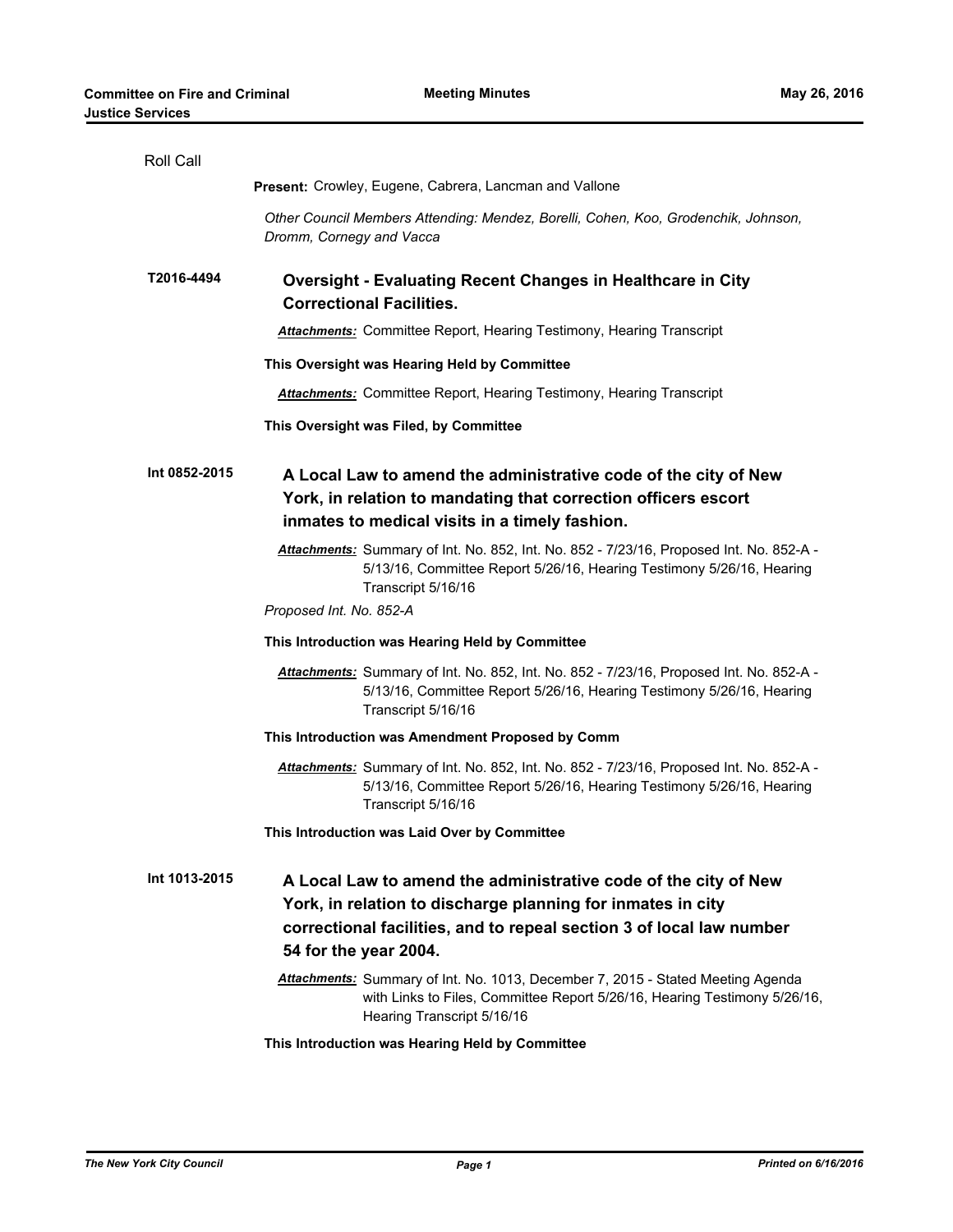|               | Attachments: Summary of Int. No. 1013, December 7, 2015 - Stated Meeting Agenda<br>with Links to Files, Committee Report 5/26/16, Hearing Testimony 5/26/16,<br>Hearing Transcript 5/16/16                                              |
|---------------|-----------------------------------------------------------------------------------------------------------------------------------------------------------------------------------------------------------------------------------------|
|               | This Introduction was Laid Over by Committee                                                                                                                                                                                            |
| Int 1014-2015 | A Local Law to amend the New York city charter, in relation to<br>requiring the office of criminal justice to post on the office's<br>website an annual report regarding discharge planning for<br>mentally ill inmates and recidivism. |
|               | Attachments: Summary of Int. No. 1014, December 7, 2015 - Stated Meeting Agenda<br>with Links to Files, Committee Report 5/26/16, Hearing Testimony 5/26/16,<br>Hearing Transcript 5/16/16                                              |
|               | This Introduction was Hearing Held by Committee                                                                                                                                                                                         |
|               | Attachments: Summary of Int. No. 1014, December 7, 2015 - Stated Meeting Agenda<br>with Links to Files, Committee Report 5/26/16, Hearing Testimony 5/26/16,<br>Hearing Transcript 5/16/16                                              |
|               | This Introduction was Laid Over by Committee                                                                                                                                                                                            |
| Int 1064-2016 | A Local Law to amend the administrative code of the city of New<br>York, in relation to requiring the department of correction to<br>evaluate the effectiveness of programs it utilizes.                                                |
|               | Attachments: Summary of Int. No. 1064, February 5, 2016 - Stated Meeting Agenda with<br>Links to Files, Committee Report 5/26/16, Hearing Testimony 5/26/16,<br>Hearing Transcript 5/16/16                                              |
|               | This Introduction was Hearing Held by Committee                                                                                                                                                                                         |
|               | Attachments: Summary of Int. No. 1064, February 5, 2016 - Stated Meeting Agenda with<br>Links to Files, Committee Report 5/26/16, Hearing Testimony 5/26/16,<br>Hearing Transcript 5/16/16                                              |
|               | This Introduction was Laid Over by Committee                                                                                                                                                                                            |
| Int 1144-2016 | A Local Law to amend the administrative code of the city of New<br>York, in relation to requiring the use of trauma-informed care in<br>city correctional facilities                                                                    |
|               | Attachments: Summary of Int. No. 1144, April 7, 2016 - Stated Meeting Agenda with<br>Links to Files, Committee Report 5/26/16, Hearing Testimony 5/26/16,<br>Hearing Transcript 5/16/16                                                 |
|               | This Introduction was Hearing Held by Committee                                                                                                                                                                                         |
|               | Attachments: Summary of Int. No. 1144, April 7, 2016 - Stated Meeting Agenda with<br>Links to Files, Committee Report 5/26/16, Hearing Testimony 5/26/16,<br>Hearing Transcript 5/16/16                                                 |
|               |                                                                                                                                                                                                                                         |

## **This Introduction was Laid Over by Committee**